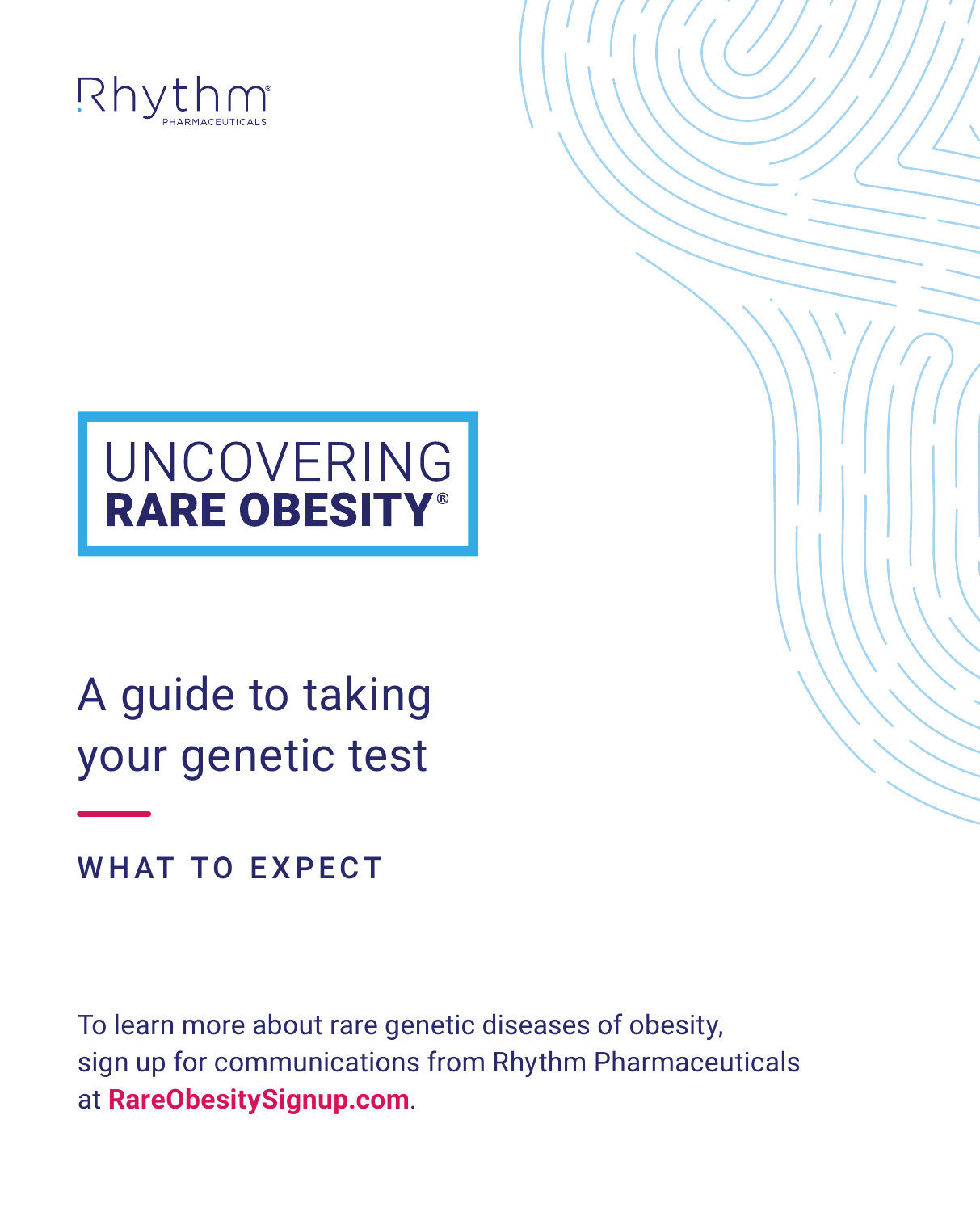### What to expect What to expect

Your doctor or healthcare professional ordered this genetic test, Your doctor or healthcare professional ordered this genetic test, which is sponsored by Rhythm Pharmaceuticals. Testing happens which is sponsored by Rhythm Pharmaceuticals. Testing happens in 2 parts. in 2 parts.



#### 1. SAMPLE COLLECTION 1. SAMPLE COLLECTION

You provide a sample via an oral swab or blood test in your doctor's You provide a sample via an oral swab or blood test in your doctor's office. Your doctor then sends your sample to our clinical laboratory office. Your doctor then sends your sample to our clinical laboratory partner, PreventionGenetics, for testing. partner, PreventionGenetics, for testing.



#### 2. GENETIC TESTING 2. GENETIC TESTING

Once the lab receives your sample, it will confirm the sample meets Once the lab receives your sample, it will confirm the sample meets its quality standards and begin testing. If information is missing or its quality standards and begin testing. If information is missing or another sample is needed, your doctor's office will contact you. another sample is needed, your doctor's office will contact you.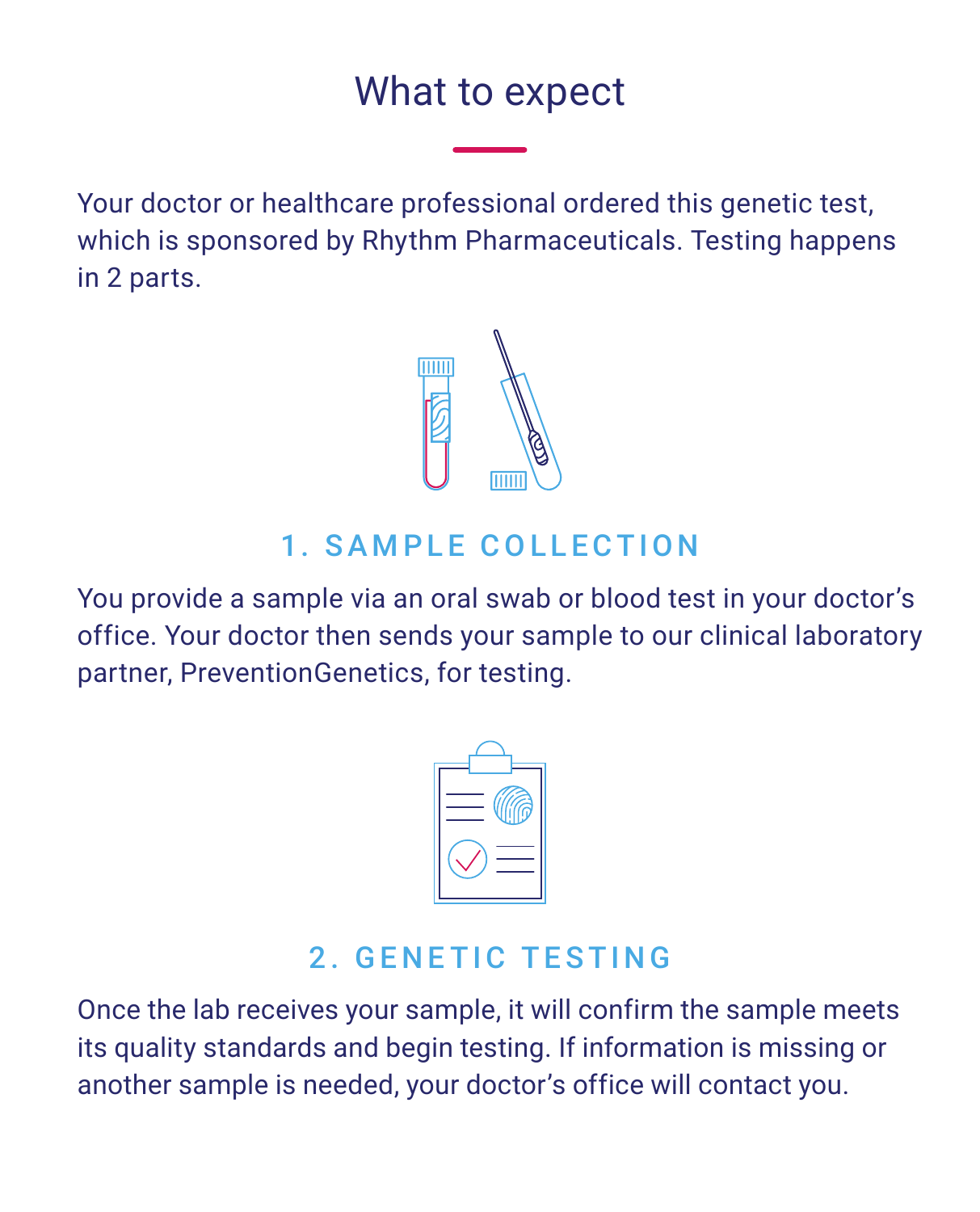## Results Results

A genetic report with the results from your test will be sent directly A genetic report with the results from your test will be sent directly to your doctor in approximately 3 weeks. Genetic test results may to your doctor in approximately 3 weeks. Genetic test results may be positive, negative, or uncertain. be positive, negative, or uncertain.

Your doctor will review your results and the options available to you, Your doctor will review your results and the options available to you, including any possible treatments or clinical trials. You may want to including any possible treatments or clinical trials. You may want to set up this appointment with your doctor in advance. set up this appointment with your doctor in advance.

Licensed genetic counselors are also available to answer questions Licensed genetic counselors are also available to answer questions and help interpret results through 2 no-charge genetic counseling and help interpret results through 2 no-charge genetic counseling sessions, one before and one after your test. sessions, one before and one after your test.

## Questions Questions

- **Questions about your test?** Contact your doctor **Questions about your test?** Contact your doctor
- **Questions for a genetic counselor?** Schedule an appointment **Questions for a genetic counselor?** Schedule an appointment with PWNHealth with PWNHealth



**1-888-494-7333 [1-888-494-7333](tel:18884947333)**  $\, \stackrel{\sim}{\circ} \, ^\circ \,$  Monday – Friday, 9am – 5pm ET